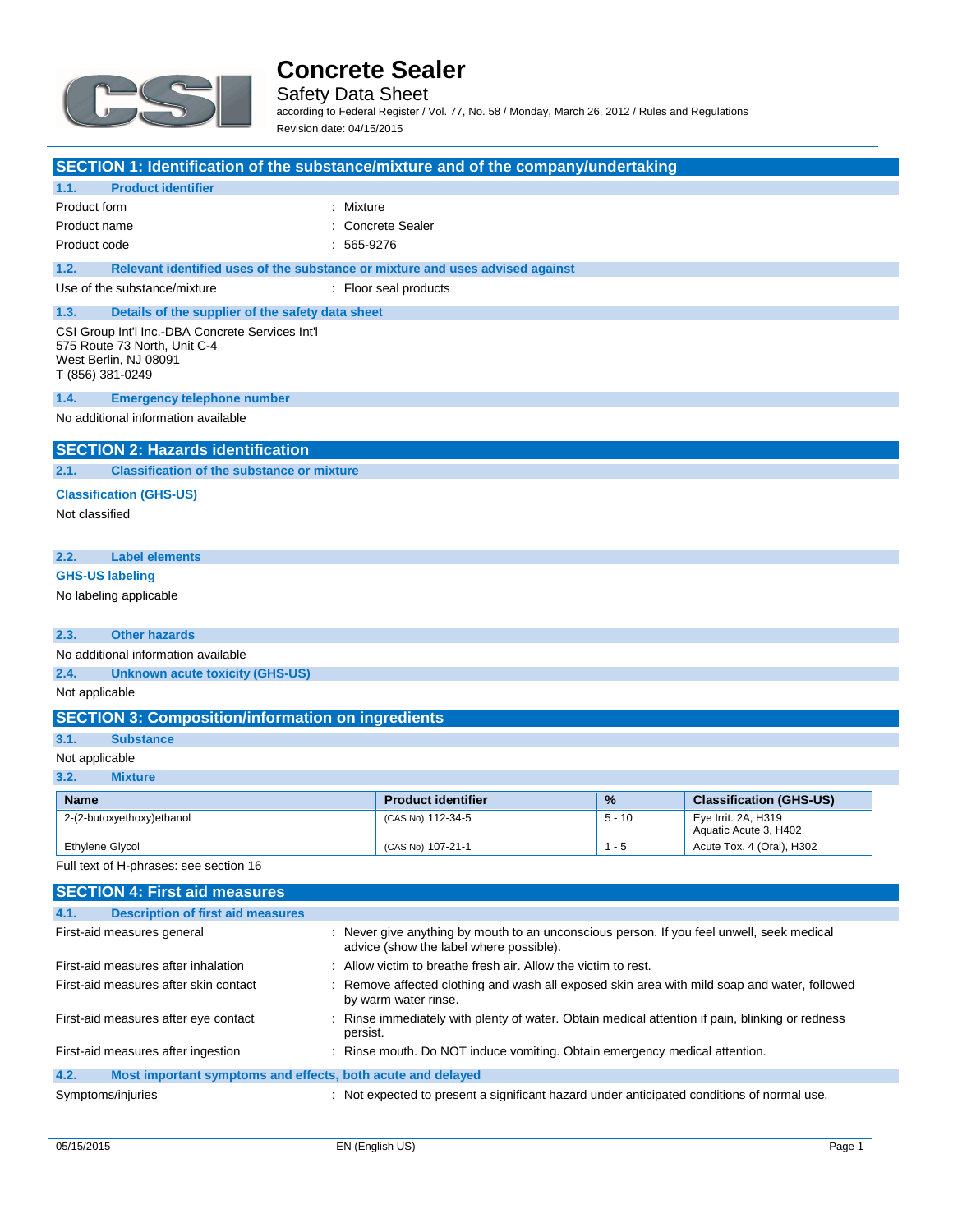## Safety Data Sheet

according to Federal Register / Vol. 77, No. 58 / Monday, March 26, 2012 / Rules and Regulations

| 4.3.                                                               | Indication of any immediate medical attention and special treatment needed                                                                                                                                   |  |  |
|--------------------------------------------------------------------|--------------------------------------------------------------------------------------------------------------------------------------------------------------------------------------------------------------|--|--|
| No additional information available                                |                                                                                                                                                                                                              |  |  |
|                                                                    |                                                                                                                                                                                                              |  |  |
| <b>SECTION 5: Firefighting measures</b>                            |                                                                                                                                                                                                              |  |  |
| <b>Extinguishing media</b><br>5.1.<br>Suitable extinguishing media | : Foam. Dry powder. Carbon dioxide. Water spray. Sand.                                                                                                                                                       |  |  |
| Unsuitable extinguishing media                                     | : Do not use a heavy water stream.                                                                                                                                                                           |  |  |
| 5.2.                                                               | Special hazards arising from the substance or mixture                                                                                                                                                        |  |  |
| No additional information available                                |                                                                                                                                                                                                              |  |  |
| 5.3.                                                               |                                                                                                                                                                                                              |  |  |
| <b>Advice for firefighters</b><br>Firefighting instructions        | : Use water spray or fog for cooling exposed containers. Exercise caution when fighting any                                                                                                                  |  |  |
|                                                                    | chemical fire. Prevent fire-fighting water from entering environment.                                                                                                                                        |  |  |
| Protection during firefighting                                     | : Do not enter fire area without proper protective equipment, including respiratory protection.                                                                                                              |  |  |
| <b>SECTION 6: Accidental release measures</b>                      |                                                                                                                                                                                                              |  |  |
| 6.1.                                                               | Personal precautions, protective equipment and emergency procedures                                                                                                                                          |  |  |
| 6.1.1.<br>For non-emergency personnel                              |                                                                                                                                                                                                              |  |  |
| <b>Emergency procedures</b>                                        | : Evacuate unnecessary personnel.                                                                                                                                                                            |  |  |
|                                                                    |                                                                                                                                                                                                              |  |  |
| 6.1.2.<br>For emergency responders                                 |                                                                                                                                                                                                              |  |  |
| Protective equipment                                               | : Equip cleanup crew with proper protection.                                                                                                                                                                 |  |  |
| <b>Emergency procedures</b>                                        | : Ventilate area.                                                                                                                                                                                            |  |  |
| 6.2.<br><b>Environmental precautions</b>                           |                                                                                                                                                                                                              |  |  |
|                                                                    | Prevent entry to sewers and public waters. Notify authorities if liquid enters sewers or public waters.                                                                                                      |  |  |
| 6.3.                                                               | Methods and material for containment and cleaning up                                                                                                                                                         |  |  |
| Methods for cleaning up                                            | : Soak up spills with inert solids, such as clay or diatomaceous earth as soon as possible. Collect<br>spillage. Store away from other materials.                                                            |  |  |
| <b>Reference to other sections</b><br>6.4.                         |                                                                                                                                                                                                              |  |  |
| See Heading 8. Exposure controls and personal protection.          |                                                                                                                                                                                                              |  |  |
| <b>SECTION 7: Handling and storage</b>                             |                                                                                                                                                                                                              |  |  |
| 7.1.<br><b>Precautions for safe handling</b>                       |                                                                                                                                                                                                              |  |  |
| Precautions for safe handling                                      | : Wash hands and other exposed areas with mild soap and water before eating, drinking or<br>smoking and when leaving work. Provide good ventilation in process area to prevent formation<br>of vapor.        |  |  |
| 7.2.                                                               | Conditions for safe storage, including any incompatibilities                                                                                                                                                 |  |  |
| Storage conditions                                                 | : Keep only in the original container in a cool, well ventilated place away from heat, hot surfaces,<br>sparks, open flame and other ignition sources. No smoking. Keep container closed when not in<br>use. |  |  |
| Incompatible products                                              | Strong bases. Strong acids.                                                                                                                                                                                  |  |  |
| Incompatible materials                                             | Sources of ignition. Direct sunlight.                                                                                                                                                                        |  |  |
| <b>Specific end use(s)</b><br>7.3.                                 |                                                                                                                                                                                                              |  |  |
| No additional information available                                |                                                                                                                                                                                                              |  |  |
| <b>SECTION 8: Exposure controls/personal protection</b>            |                                                                                                                                                                                                              |  |  |
| <b>Control parameters</b><br>8.1.                                  |                                                                                                                                                                                                              |  |  |
| <b>Concrete Sealer</b>                                             |                                                                                                                                                                                                              |  |  |
| <b>ACGIH</b>                                                       | Not applicable                                                                                                                                                                                               |  |  |

| <b>OSHA</b>                          | Not applicable   |        |  |
|--------------------------------------|------------------|--------|--|
| 2-(2-butoxyethoxy)ethanol (112-34-5) |                  |        |  |
| <b>ACGIH</b>                         | ACGIH TWA (ppm)  | 10 ppm |  |
| <b>ACGIH</b>                         | ACGIH STEL (ppm) | 10 ppm |  |
| <b>OSHA</b>                          | Not applicable   |        |  |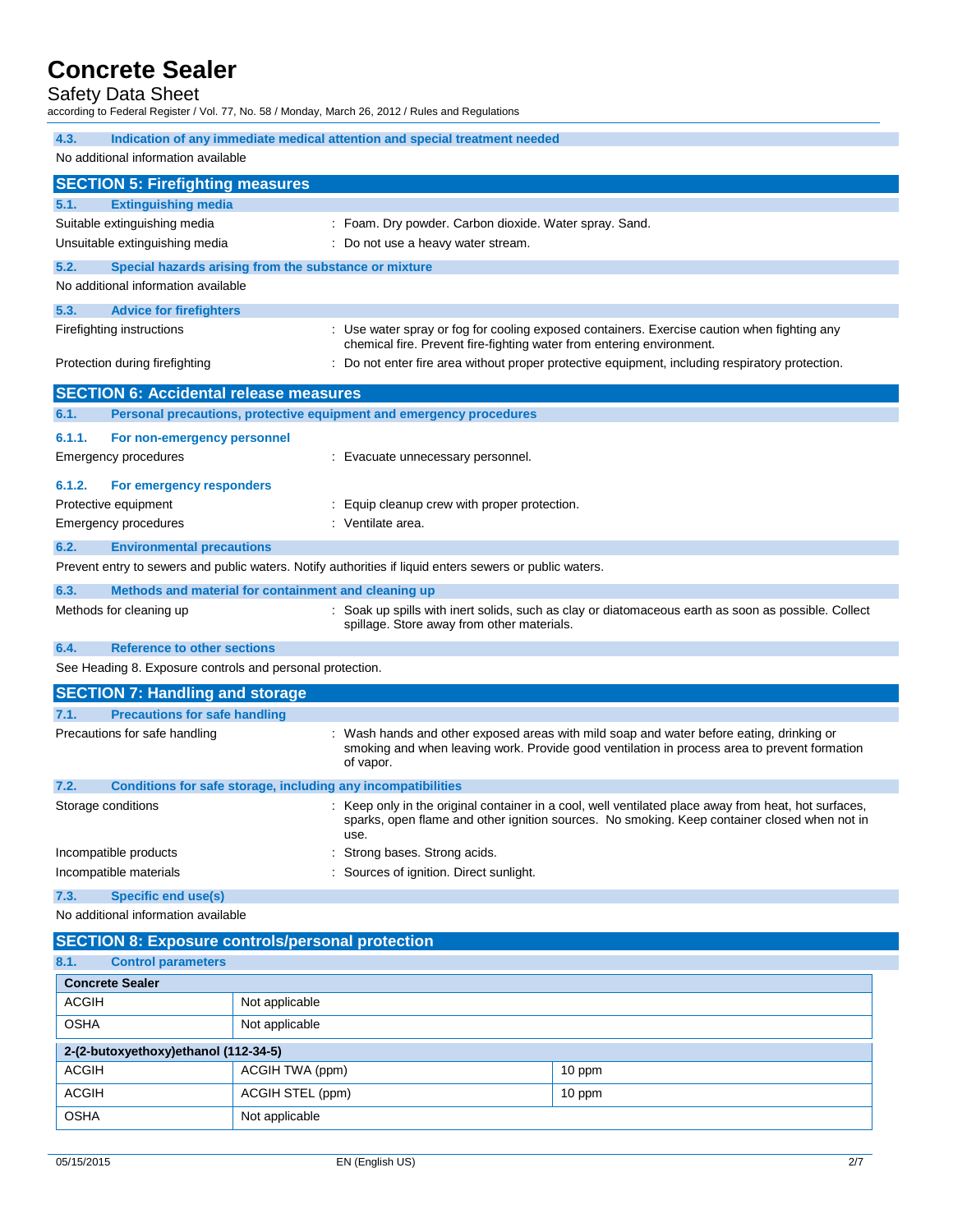### Safety Data Sheet

L.

according to Federal Register / Vol. 77, No. 58 / Monday, March 26, 2012 / Rules and Regulations

| Ethylene Glycol (107-21-1)                                             |                                                       |                                                                                                                                          |
|------------------------------------------------------------------------|-------------------------------------------------------|------------------------------------------------------------------------------------------------------------------------------------------|
| <b>ACGIH</b>                                                           | ACGIH Ceiling (mg/m <sup>3</sup> )                    | $100$ mg/m <sup>3</sup>                                                                                                                  |
| <b>OSHA</b>                                                            | Not applicable                                        |                                                                                                                                          |
|                                                                        |                                                       |                                                                                                                                          |
| 8.2.<br><b>Exposure controls</b>                                       |                                                       |                                                                                                                                          |
| Personal protective equipment                                          | : Avoid all unnecessary exposure.                     |                                                                                                                                          |
|                                                                        |                                                       |                                                                                                                                          |
| Hand protection                                                        |                                                       | : Wear protective gloves/eye protection/face protection protective gloves.                                                               |
| Eye protection                                                         | Chemical goggles or safety glasses.                   |                                                                                                                                          |
| Respiratory protection                                                 | Wear appropriate mask.                                |                                                                                                                                          |
| Other information                                                      | Do not eat, drink or smoke during use.                |                                                                                                                                          |
| <b>SECTION 9: Physical and chemical properties</b>                     |                                                       |                                                                                                                                          |
| 9.1.                                                                   | Information on basic physical and chemical properties |                                                                                                                                          |
| Physical state                                                         | : Liquid                                              |                                                                                                                                          |
| Color                                                                  | : milky                                               |                                                                                                                                          |
| Odor                                                                   | Acrylic                                               |                                                                                                                                          |
| Odor threshold                                                         | No data available                                     |                                                                                                                                          |
| рH                                                                     | $: 7.5 - 8$                                           |                                                                                                                                          |
| Melting point                                                          | : No data available                                   |                                                                                                                                          |
| Freezing point                                                         | No data available                                     |                                                                                                                                          |
| Boiling point                                                          | 212 - 220 °F                                          |                                                                                                                                          |
| Flash point                                                            | : $\geq 200$ °F                                       |                                                                                                                                          |
| Relative evaporation rate (butyl acetate=1)                            | : No data available                                   |                                                                                                                                          |
| Flammability (solid, gas)                                              | : No data available                                   |                                                                                                                                          |
| <b>Explosion limits</b>                                                | No data available                                     |                                                                                                                                          |
| <b>Explosive properties</b>                                            | No data available                                     |                                                                                                                                          |
| Oxidizing properties                                                   | No data available                                     |                                                                                                                                          |
| Vapor pressure                                                         | No data available                                     |                                                                                                                                          |
| Relative density                                                       | 1.03                                                  |                                                                                                                                          |
| Relative vapor density at 20 °C                                        | Same as water                                         |                                                                                                                                          |
| Solubility                                                             | Soluble in water.                                     | Water: Solubility in water of component(s) of the mixture :<br>•: •: 0.090 g/100ml •: •: •: 0.1 g/100ml •: 11.2 g/100ml •: •: > 1000 g/l |
| Log Pow                                                                | No data available                                     |                                                                                                                                          |
| Log Kow                                                                | No data available                                     |                                                                                                                                          |
| Auto-ignition temperature                                              | No data available                                     |                                                                                                                                          |
| Decomposition temperature                                              | No data available                                     |                                                                                                                                          |
| Viscosity                                                              | No data available                                     |                                                                                                                                          |
| Viscosity, kinematic                                                   | No data available                                     |                                                                                                                                          |
| Viscosity, dynamic                                                     | No data available                                     |                                                                                                                                          |
| <b>Other information</b><br>9.2.                                       |                                                       |                                                                                                                                          |
| No additional information available                                    |                                                       |                                                                                                                                          |
| <b>SECTION 10: Stability and reactivity</b>                            |                                                       |                                                                                                                                          |
| 10.1.<br><b>Reactivity</b>                                             |                                                       |                                                                                                                                          |
| No additional information available                                    |                                                       |                                                                                                                                          |
| <b>Chemical stability</b><br>10.2.                                     |                                                       |                                                                                                                                          |
| Stable under normal conditions. Not established.                       |                                                       |                                                                                                                                          |
|                                                                        |                                                       |                                                                                                                                          |
| <b>Possibility of hazardous reactions</b><br>10.3.<br>Not established. |                                                       |                                                                                                                                          |
|                                                                        |                                                       |                                                                                                                                          |
| <b>Conditions to avoid</b><br>10.4.                                    |                                                       |                                                                                                                                          |
| Direct sunlight. Extremely high or low temperatures.                   |                                                       |                                                                                                                                          |
| 05/15/2015                                                             | EN (English US)                                       | 3/7                                                                                                                                      |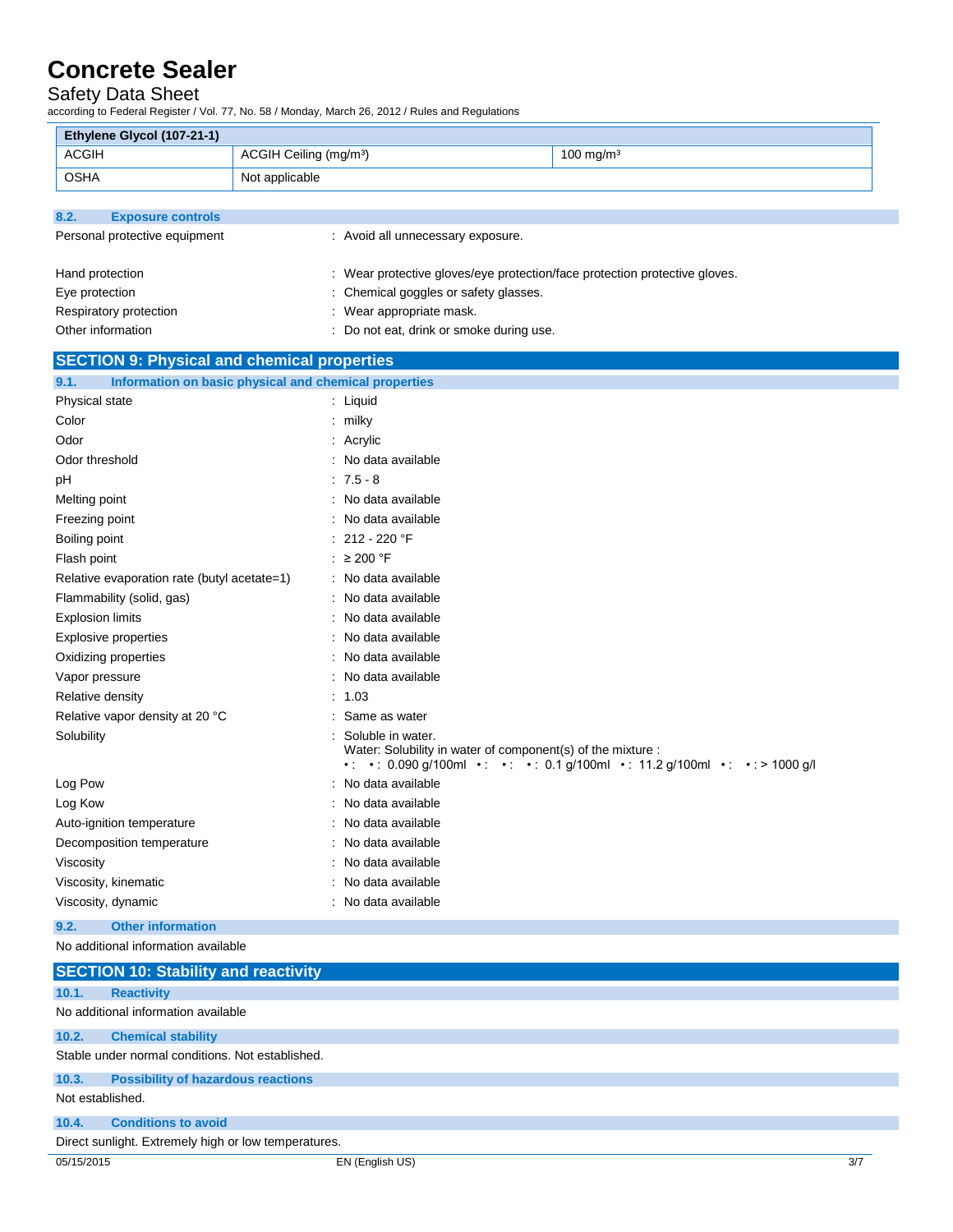### Safety Data Sheet

according to Federal Register / Vol. 77, No. 58 / Monday, March 26, 2012 / Rules and Regulations

Acute toxicity in the contract of the classified in the classified in the classified in the classified in the classified in the classified in the classified in the classified in the classified in the classified in the clas

| 10.5.                                        | Incompatible materials                  |  |
|----------------------------------------------|-----------------------------------------|--|
|                                              | Strong acids. Strong bases.             |  |
| 10.6.                                        | <b>Hazardous decomposition products</b> |  |
| Fume, Carbon monoxide, Carbon dioxide.       |                                         |  |
| <b>SECTION 11: Toxicological information</b> |                                         |  |
| 11.1.                                        | Information on toxicological effects    |  |

| 2-(2-butoxyethoxy)ethanol (112-34-5)                  |                                                                          |
|-------------------------------------------------------|--------------------------------------------------------------------------|
| LD50 oral rat                                         | 5660 mg/kg (Rat)                                                         |
| LD50 dermal rabbit                                    | 2764 mg/kg (Rabbit; Experimental value; OECD 402: Acute Dermal Toxicity) |
| ATE US (oral)                                         | 5660.000 mg/kg body weight                                               |
| ATE US (dermal)                                       | 2764.000 mg/kg body weight                                               |
| Ethylene Glycol (107-21-1)                            |                                                                          |
| LD50 oral rat                                         | > 5000 mg/kg (Rat; Literature study)                                     |
| ATE US (oral)                                         | 500.000 mg/kg body weight                                                |
| Skin corrosion/irritation                             | : Not classified                                                         |
|                                                       | pH: 7.5 - 8                                                              |
| Serious eye damage/irritation                         | : Not classified                                                         |
|                                                       | pH: 7.5 - 8                                                              |
| Respiratory or skin sensitization                     | : Not classified                                                         |
| Germ cell mutagenicity                                | Not classified                                                           |
| Carcinogenicity                                       | Not classified                                                           |
| Reproductive toxicity                                 | : Not classified                                                         |
| Specific target organ toxicity (single exposure)      | : Not classified                                                         |
| Specific target organ toxicity (repeated<br>exposure) | : Not classified                                                         |
| Aspiration hazard                                     | : Not classified                                                         |
| Potential Adverse human health effects and            | Based on available data, the classification criteria are not met.        |

Potential Adverse human health effects and symptoms

| <b>SECTION 12: Ecological information</b> |                                                                         |  |  |
|-------------------------------------------|-------------------------------------------------------------------------|--|--|
| 12.1.<br><b>Toxicity</b>                  |                                                                         |  |  |
|                                           |                                                                         |  |  |
| 2-(2-butoxyethoxy)ethanol (112-34-5)      |                                                                         |  |  |
| LC50 fish 1                               | 1300 mg/l (96 h; Lepomis macrochirus)                                   |  |  |
| LC50 other aquatic organisms 1            | 10 - 100 mg/l (96 h)                                                    |  |  |
| EC50 Daphnia 1                            | 2850 mg/l (24 h; Daphnia magna; GLP)                                    |  |  |
| LC50 fish 2                               | 1805 mg/l (48 h; Leuciscus idus)                                        |  |  |
| EC50 Daphnia 2                            | 100 mg/l (48 h; Daphnia magna)                                          |  |  |
| TLM fish 1                                | 10 - 100,96 h; Pisces                                                   |  |  |
| TLM other aquatic organisms 1             | 10 - 100,96 h                                                           |  |  |
| Threshold limit other aquatic organisms 1 | 10 - 100,96 h                                                           |  |  |
| Threshold limit algae 1                   | 53 mg/l (192 h; Microcystis aeruginosa)                                 |  |  |
| Threshold limit algae 2                   | >= 100 mg/l (96 h; Scenedesmus subspicatus)                             |  |  |
| Ethylene Glycol (107-21-1)                |                                                                         |  |  |
| LC50 fish 1                               | 53000 mg/l (96 h; Pimephales promelas; Static system)                   |  |  |
| EC50 Daphnia 1                            | 10000 mg/l (24 h; Daphnia magna)                                        |  |  |
| LC50 fish 2                               | 40761 mg/l (96 h; Salmo gairdneri (Oncorhynchus mykiss); Static system) |  |  |
| Threshold limit algae 1                   | > 10000 mg/l (168 h; Scenedesmus quadricauda)                           |  |  |
| Threshold limit algae 2                   | 2000 mg/l (192 h; Microcystis aeruginosa)                               |  |  |
|                                           |                                                                         |  |  |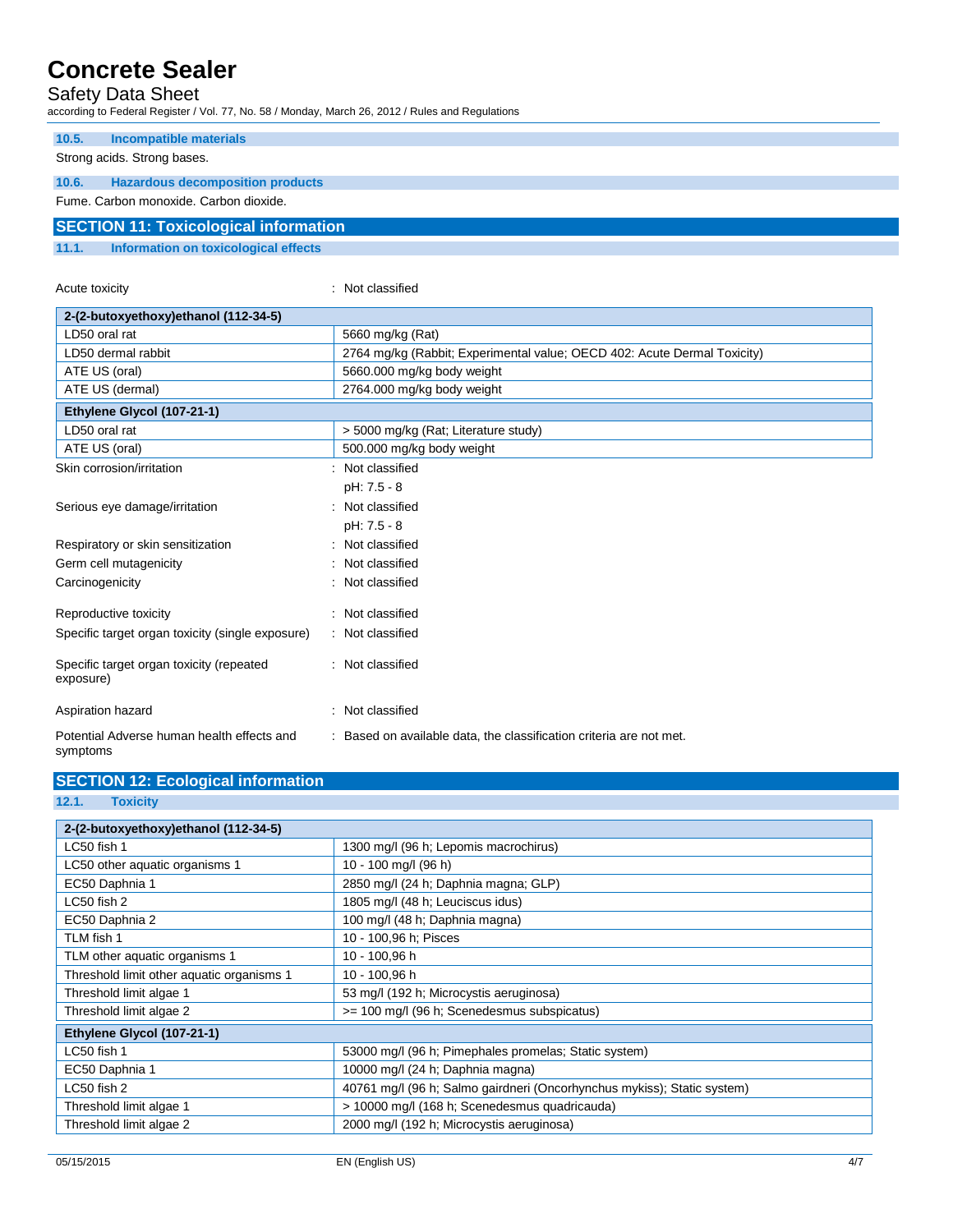### Safety Data Sheet

according to Federal Register / Vol. 77, No. 58 / Monday, March 26, 2012 / Rules and Regulations

| 12.2.<br><b>Persistence and degradability</b>     |                                                                                                                                                   |  |
|---------------------------------------------------|---------------------------------------------------------------------------------------------------------------------------------------------------|--|
| <b>Concrete Sealer</b>                            |                                                                                                                                                   |  |
| Persistence and degradability<br>Not established. |                                                                                                                                                   |  |
| 2-(2-butoxyethoxy)ethanol (112-34-5)              |                                                                                                                                                   |  |
| Persistence and degradability                     | Readily biodegradable in water. Biodegradable in the soil. No (test) data on mobility of the<br>substance available. Photodegradation in the air. |  |
| Biochemical oxygen demand (BOD)                   | 0.25 g $O_2$ /g substance                                                                                                                         |  |
| Chemical oxygen demand (COD)                      | 2.08 g $O_2$ /g substance                                                                                                                         |  |
| <b>ThOD</b>                                       | 2.173 g $O2/g$ substance                                                                                                                          |  |
| BOD (% of ThOD)                                   | 0.11 % ThOD                                                                                                                                       |  |
| Ethylene Glycol (107-21-1)                        |                                                                                                                                                   |  |
| Persistence and degradability                     | Readily biodegradable in water. Biodegradable in the soil.                                                                                        |  |
| Biochemical oxygen demand (BOD)                   | 0.47 g $O_2$ /g substance                                                                                                                         |  |
| Chemical oxygen demand (COD)                      | 1.24 g O <sub>2</sub> /g substance                                                                                                                |  |
| <b>ThOD</b>                                       | 1.29 g $O_2$ /g substance                                                                                                                         |  |
| BOD (% of ThOD)                                   | 0.36 % ThOD                                                                                                                                       |  |
| 12.3.<br><b>Bioaccumulative potential</b>         |                                                                                                                                                   |  |

| <b>Concrete Sealer</b>               |                                                    |
|--------------------------------------|----------------------------------------------------|
| Bioaccumulative potential            | Not established.                                   |
| 2-(2-butoxyethoxy)ethanol (112-34-5) |                                                    |
| BCF fish 1                           | $0.46$ (QSAR)                                      |
| Log Pow                              | 0.56 (Experimental value)                          |
| Bioaccumulative potential            | Low potential for bioaccumulation (Log Kow $<$ 4). |
| Ethylene Glycol (107-21-1)           |                                                    |
| BCF fish 1                           | 10 (72 h; Leuciscus idus)                          |
| BCF other aquatic organisms 1        | 0.21 - 0.6 (Procambarus sp.; Chronic)              |
| BCF other aquatic organisms 2        | 190 (24 h; Algae)                                  |
| Log Pow                              | -1.34 (Experimental value)                         |
| Bioaccumulative potential            | Low potential for bioaccumulation (BCF $<$ 500).   |
|                                      |                                                    |

## **12.4. Mobility in soil**

| 2-(2-butoxyethoxy)ethanol (112-34-5) |                     |  |
|--------------------------------------|---------------------|--|
| Surface tension                      | $0.034$ N/m (25 °C) |  |
| Ethylene Glycol (107-21-1)           |                     |  |
| Surface tension                      | $0.048$ N/m (20 °C) |  |
|                                      |                     |  |
| 12.5.<br>Other adverse effects       |                     |  |

| Effect on the global warming | : No known ecological damage caused by this product. |
|------------------------------|------------------------------------------------------|
| Other information            | Avoid release to the environment.                    |

| <b>SECTION 13: Disposal considerations</b> |                                                                         |
|--------------------------------------------|-------------------------------------------------------------------------|
| 13.1.<br>Waste treatment methods           |                                                                         |
| Waste disposal recommendations             | Dispose in a safe manner in accordance with local/national regulations. |
| Ecology - waste materials                  | : Avoid release to the environment.                                     |
|                                            |                                                                         |

## **SECTION 14: Transport information**

#### **Department of Transportation (DOT)**

In accordance with DOT Not regulated for transport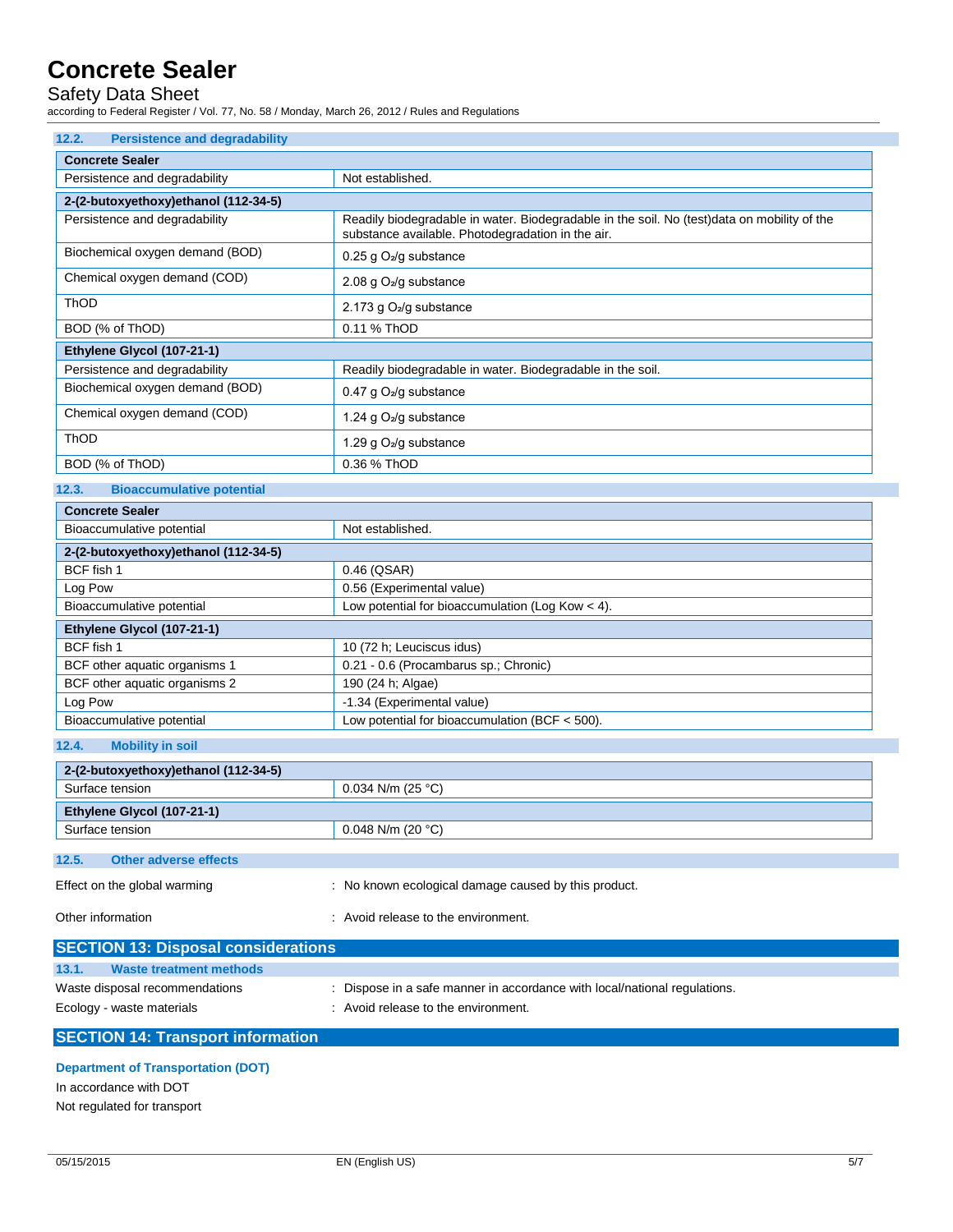## Safety Data Sheet

according to Federal Register / Vol. 77, No. 58 / Monday, March 26, 2012 / Rules and Regulations

#### **Additional information**

Other information **contains the container of the container**  $\cdot$  No supplementary information available.

#### **ADR**

No additional information available

#### **Transport by sea**

No additional information available

#### **Air transport**

No additional information available

#### **SECTION 15: Regulatory information**

| <b>15.1. US Federal regulations</b>                                                                                   |         |  |
|-----------------------------------------------------------------------------------------------------------------------|---------|--|
| 2-(2-butoxyethoxy)ethanol (112-34-5)                                                                                  |         |  |
| Listed on the United States TSCA (Toxic Substances Control Act) inventory                                             |         |  |
| Ethylene Glycol (107-21-1)                                                                                            |         |  |
| Listed on the United States TSCA (Toxic Substances Control Act) inventory<br>Listed on United States SARA Section 313 |         |  |
| RQ (Reportable quantity, section 304 of EPA's<br>List of Lists)                                                       | 5000 lb |  |

### **15.2. International regulations**

**CANADA**

No additional information available

#### **EU-Regulations**

No additional information available

#### **Classification according to Regulation (EC) No. 1272/2008 [CLP]** No additional information available

**Classification according to Directive 67/548/EEC [DSD] or 1999/45/EC [DPD]** Not classified

#### **National regulations**

No additional information available

### **15.3. US State regulations**

No additional information available

| <b>SECTION 16: Other information</b> |              |  |
|--------------------------------------|--------------|--|
| Revision date                        | : 04/15/2015 |  |
| Other information                    | : None.      |  |

#### Full text of H-phrases:

| Acute Tox. 4 (Oral) | Acute toxicity (oral) Category 4                               |
|---------------------|----------------------------------------------------------------|
| Aquatic Acute 3     | Hazardous to the aguatic environment - Acute Hazard Category 3 |
| Eve Irrit, 2A       | Serious eye damage/eye irritation Category 2A                  |
| H <sub>302</sub>    | Harmful if swallowed                                           |
| H319                | Causes serious eye irritation                                  |
| H402                | Harmful to aquatic life                                        |